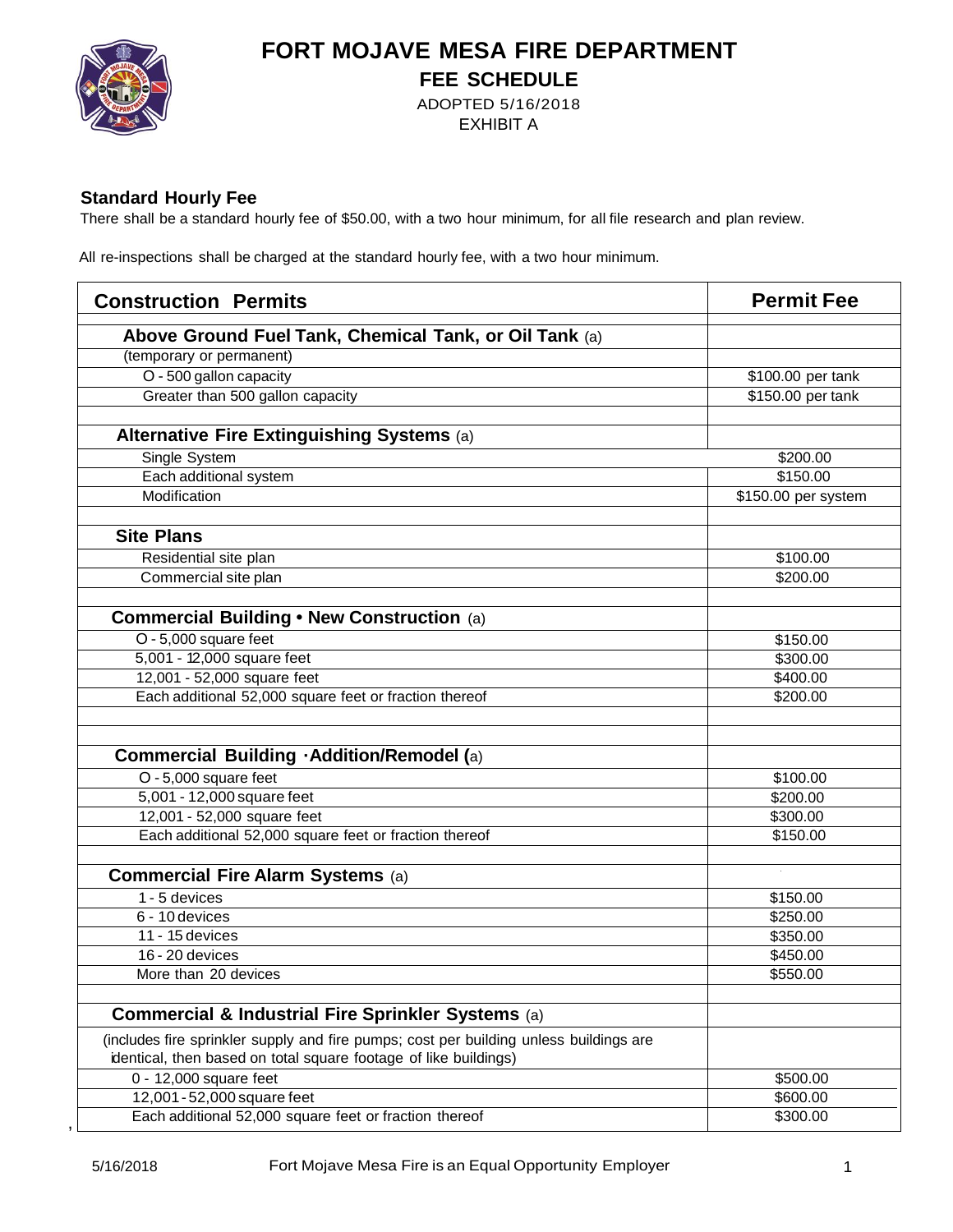

# **FORT MOJAVE MESA FIRE DEPARTMENT**

**FEE SCHEDULE**

ADOPTED 5/16/2018 EXHIBIT A

| <b>Construction Permits</b>                                                        | Permit Fee.          |
|------------------------------------------------------------------------------------|----------------------|
| Modifications of Fire Sprinkler Systems                                            |                      |
| $1 - 20$ heads                                                                     | $\overline{$}200.00$ |
| Greater than 20 heads                                                              | \$300.00             |
|                                                                                    |                      |
| Commercial Kitchen Hood Systems (a)                                                |                      |
| Single hood                                                                        | \$200.00             |
| Each additional hood                                                               | \$150.00             |
| Modification                                                                       | \$150.00 per system  |
|                                                                                    |                      |
| Liquefied Petroleum Tank Installation (a)                                          |                      |
| O - 500 gallon capacity                                                            | \$100.00 per tank    |
| Greater than 500 gallon capacity                                                   | $$150.00$ pertank    |
|                                                                                    |                      |
| Spray Booths (includes sprinkler system) (a)                                       |                      |
| Single booth                                                                       | \$200.00             |
| Each additional booth                                                              | \$150.00             |
|                                                                                    |                      |
| Underground Fire Lines (b)                                                         |                      |
| O-6firehydrants                                                                    | \$400.00             |
| 7 - 15 fire hydrants                                                               | \$500.00             |
| Greater than 15 fire hydrants                                                      | \$600.00             |
| Fire hydrant and valve usage (must be metered and a one month period) (c)          | \$25.00 per hydrant  |
|                                                                                    |                      |
|                                                                                    |                      |
| <b>Operational Permits</b>                                                         | <b>Permit Fee</b>    |
| <b>Blasting/Explosive Permit (c)</b>                                               | \$100.00             |
|                                                                                    |                      |
| Carnivals and Fairs (c)                                                            | \$100.00 per event   |
|                                                                                    |                      |
| Cutting/Welding/Hot Works (c)                                                      | \$75.00              |
|                                                                                    |                      |
| Fireworks display permit/show (c)                                                  | \$150.00             |
| (Site plan, safety plan, proof of liability are required. Standby may be required) |                      |
|                                                                                    |                      |
| Fireworks sales display (c)                                                        |                      |
| Permanent retail establishment (annual fee per calendar year)                      | \$100.00             |
| Special event temporary booth (includes non-profit)                                | $$100.00$ per event  |
|                                                                                    |                      |
| Hazardous Materials (c)                                                            | \$100.00             |
| Extreme hazardous materials listed on the Reportable Quantity List                 | \$500.00             |
|                                                                                    |                      |
|                                                                                    |                      |
| Open Burning Permit (when permitted by resolution) (c)                             | \$20.00              |
|                                                                                    |                      |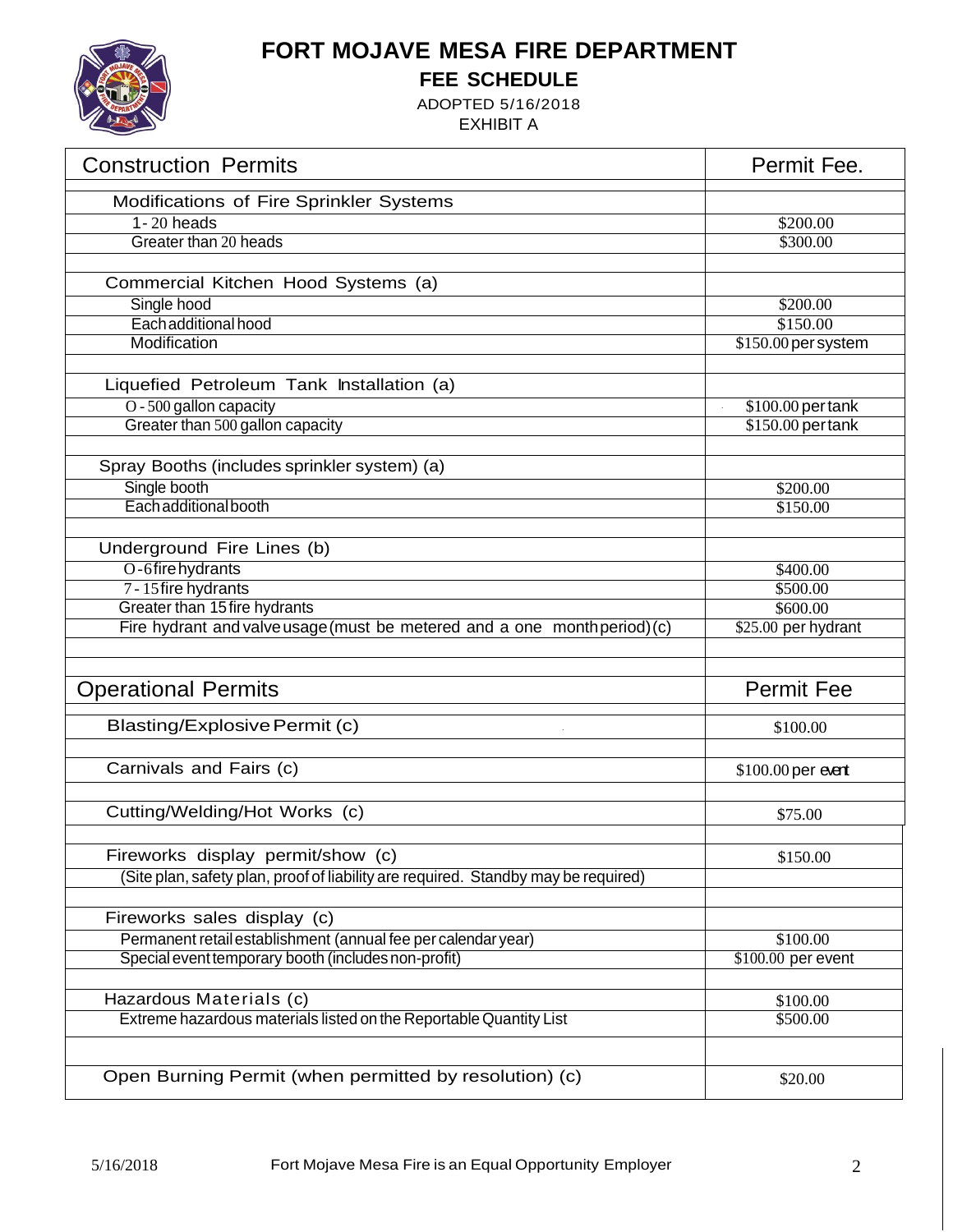

# FORT MOJAVE MESA FIRE DEPARTMENT FEE SCHEDULE

ADOPTED 5/16/2018

EXHIBIT A

EXHIBITA

| Tents, Canopies, & Temporary Membrane Air Supported Structures (c)                         |                         |
|--------------------------------------------------------------------------------------------|-------------------------|
| Tent/Air supported structure greater than 200 square feet                                  | \$100.00                |
| Canopy greater than 400 square feet                                                        | \$50.00                 |
| Each additional tent/canopy                                                                | \$25.00                 |
| <b>Miscellaneous Fees</b>                                                                  | <b>Permit Fee</b>       |
| All other permits not listed but included in Fire Code                                     | \$50.00                 |
| Research and processing fees (minimum 1 hour plus quarterly hour<br>increments thereafter) | \$50.00 per hour        |
|                                                                                            |                         |
| Copies                                                                                     | \$0.25 per page         |
| Faxes                                                                                      | \$1.00 per page         |
| Mailing                                                                                    | At actual cost          |
| Digital (one single transmission)                                                          | \$5.00 per trans        |
| Photos on DVD                                                                              | \$10.00 per disc        |
| Request for Variance Form adopted from Fire Code                                           | \$300.00                |
| Technical reviews, alternate methods & materials                                           | Same as Research Fee    |
| Consultation on pre-submitted projects                                                     | \$50.00 per hour        |
| False alarms                                                                               |                         |
| First 3 in a calendar year                                                                 | No charge               |
| 4 or more                                                                                  | \$200.00 per occurrence |
| <b>Fire Extinguisher Class</b>                                                             | \$5.00 per person or    |
|                                                                                            | coverage of supplies,   |
|                                                                                            | whichever is higher     |
| After Hours Inspections (public events or assemblies)                                      | Same as Research Fee    |